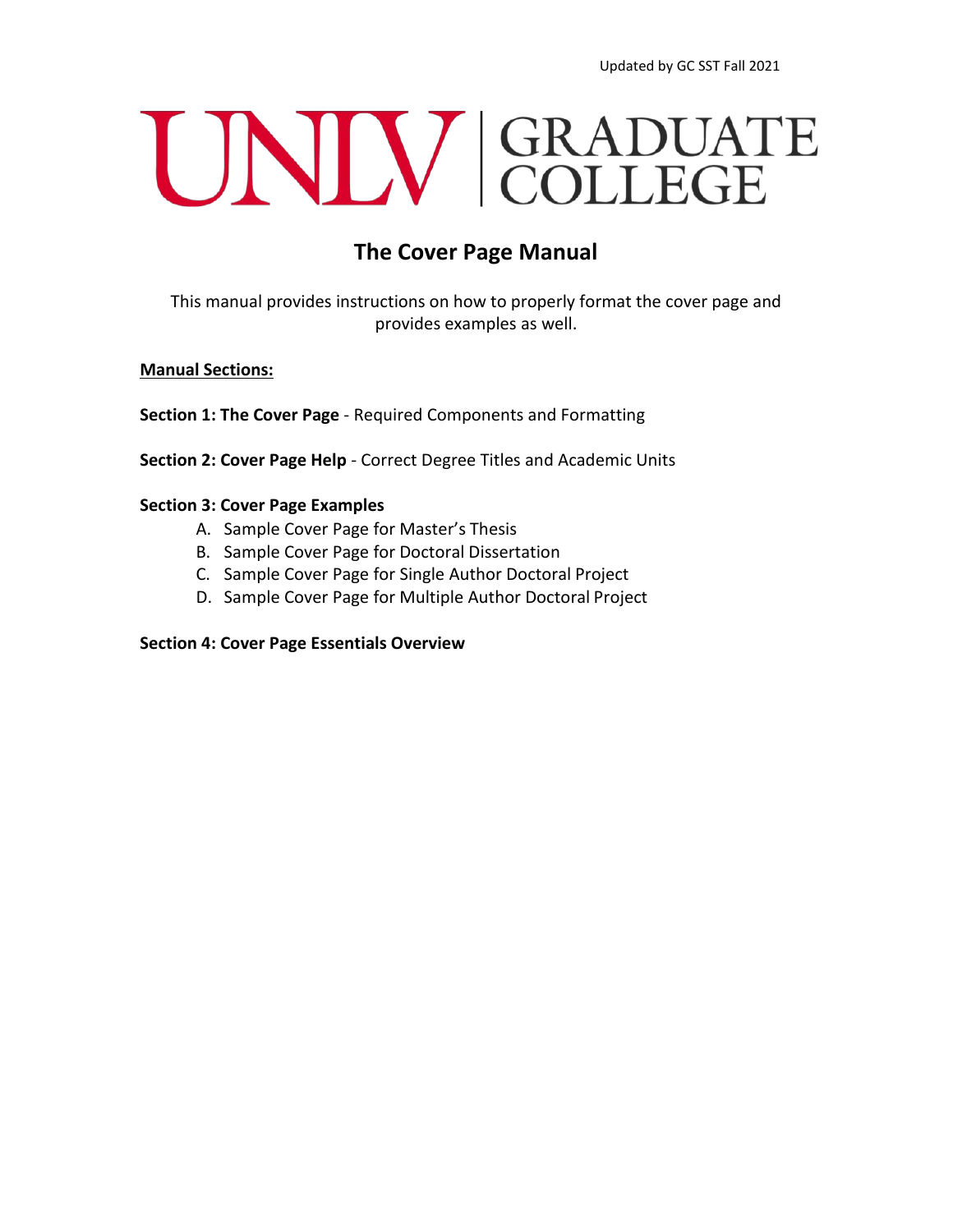## **Section 1: The Cover Page**

## **6 Main Components of the Cover Page**

- 1. Title of your Thesis/Dissertation (*only section to be double-spaced on theCover Page*)
- 2. Your legal name (as found on MyUNLV)
- 3. A list of any degrees equivalent to a bachelor's degree or higher thathave already been conferred (see examples for how to format this section)
- 4. The correct degree name
- 5. The correct department name/correct college name/Graduate College
- 6. University of Nevada, Las Vegas/Graduation date (Last month and year ofthe semester in which you are graduating – May, August, December)

## **General Format**

- First page of the thesis or dissertation document
- If the title is more than one line of text, it should be broken up so that the title is in the shape of an inverted triangle. See the example below:

POVERTY AND HEALTH DISPARITIES: ANALYZING THE SOCIAL EFFECTS OF FOOD

## DESERTS IN AMERICAN URBAN CENTERS

- The title should be the only section on the Cover Page that is double-spaced. All other sections on the Cover Page must be single-spaced
- Cover Page should NOT be numbered
- Page has 1" margins on all sides and text is centered
- No headers or footers allowed in the margins
- Do not divide words at the ends of lines
- Each component of the Cover Page should be separated by at least three singlespaced line breaks. See examples beginning on page 15 of thisdocument.

## **Component 1: Format of the Thesis or Dissertation Title**

- The title is
	- o in all CAPITAL LETTERS
	- o centered
	- $\circ$  and if more than one line, it is an inverted triangle as shown in the examples (p.15-18 of this manual)
- Title must be double-spaced
- Title should be the same size and font as the rest of your document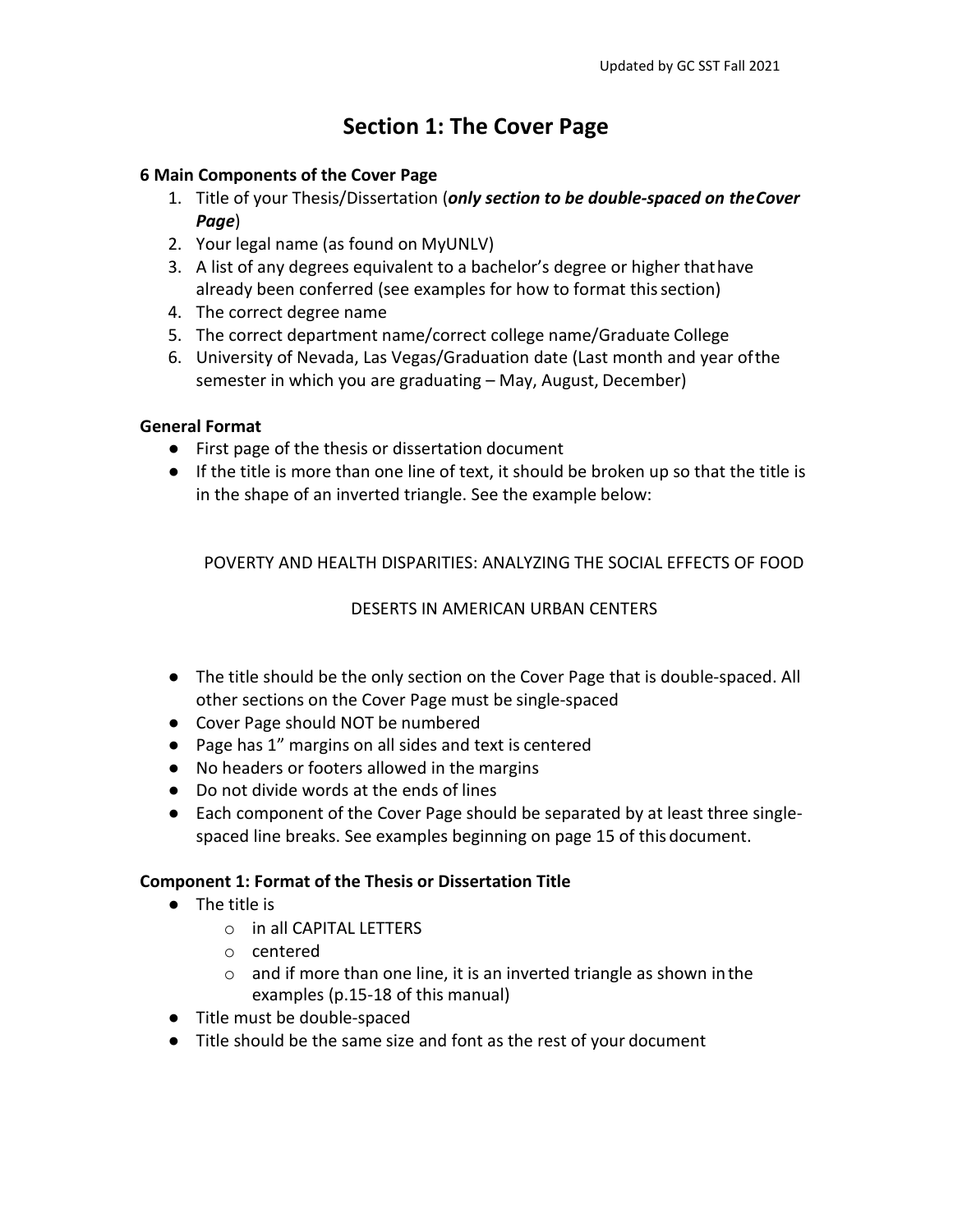## **Component 2: Format of Your Name**

- Immediately follows the Thesis/Dissertation title
- Consists of two lines:
	- 1. By (*make sure By is capitalized*)
	- 2. Legal name
- Must use your full legal name as listed as your primary name in MyUNLV
	- $\circ$  If you would like to change the name listed, please visit the [Office of the](https://www.unlv.edu/registrar/forms#N) [Registrar's Forms and Policies website](https://www.unlv.edu/registrar/forms#N) and the [Change of Personal](https://nshe.nevada.edu/wp-content/uploads/Academic-Affairs/Request-to-Change-Personal-Identification-Data_Rev_8-8-17.pdf) [Identification Data](https://nshe.nevada.edu/wp-content/uploads/Academic-Affairs/Request-to-Change-Personal-Identification-Data_Rev_8-8-17.pdf) form.

## **Component 3: Format for the List of Degrees**

- Only degrees equivalent to a bachelor's degree or higher that have **already been conferred** are listed immediately under your name
	- $\circ$  If you are receiving your first master's degree (example below), then only the information for your bachelor's degree islisted
	- o If you are receiving another master's degree, then the master's degree you have already received will be listed below your bachelor'sdegree
- Information included: Degree, University, Year of Degree Conferment
	- o *These three pieces of information need to go on three separate lines*
- The bachelor degree(s) should always be listed first
- The master degree(s) or professional degree(s) are listed after thebachelor degree(s)
- If you *already* have multiple degrees, the degree order is bachelor's, master's/professional, then doctoral. For example, if you already have an M.A., J.D., and M.D., then your component would list the degrees in the following order: Bachelor's, Master's, Juris Doctor, Doctor of Medicine:

Bachelor of Arts - Elementary Education Western Michigan University 2002

> Master of Arts - Sociology University of Arizona 2004

Juris Doctor **University of New Mexico** 2006

Doctor of Medicine University of California, Los Angeles 2012

● If you have multiple of one type of degree, such as a bachelor's degree, they will appear chronologically listed through the filter of degree type. For example, if you are a doctoral student with two bachelor degrees (2004 and 2008) and a master's degree (2011), then your component would list degrees in the following order: BA (2004), BA (2008), and MA (2011):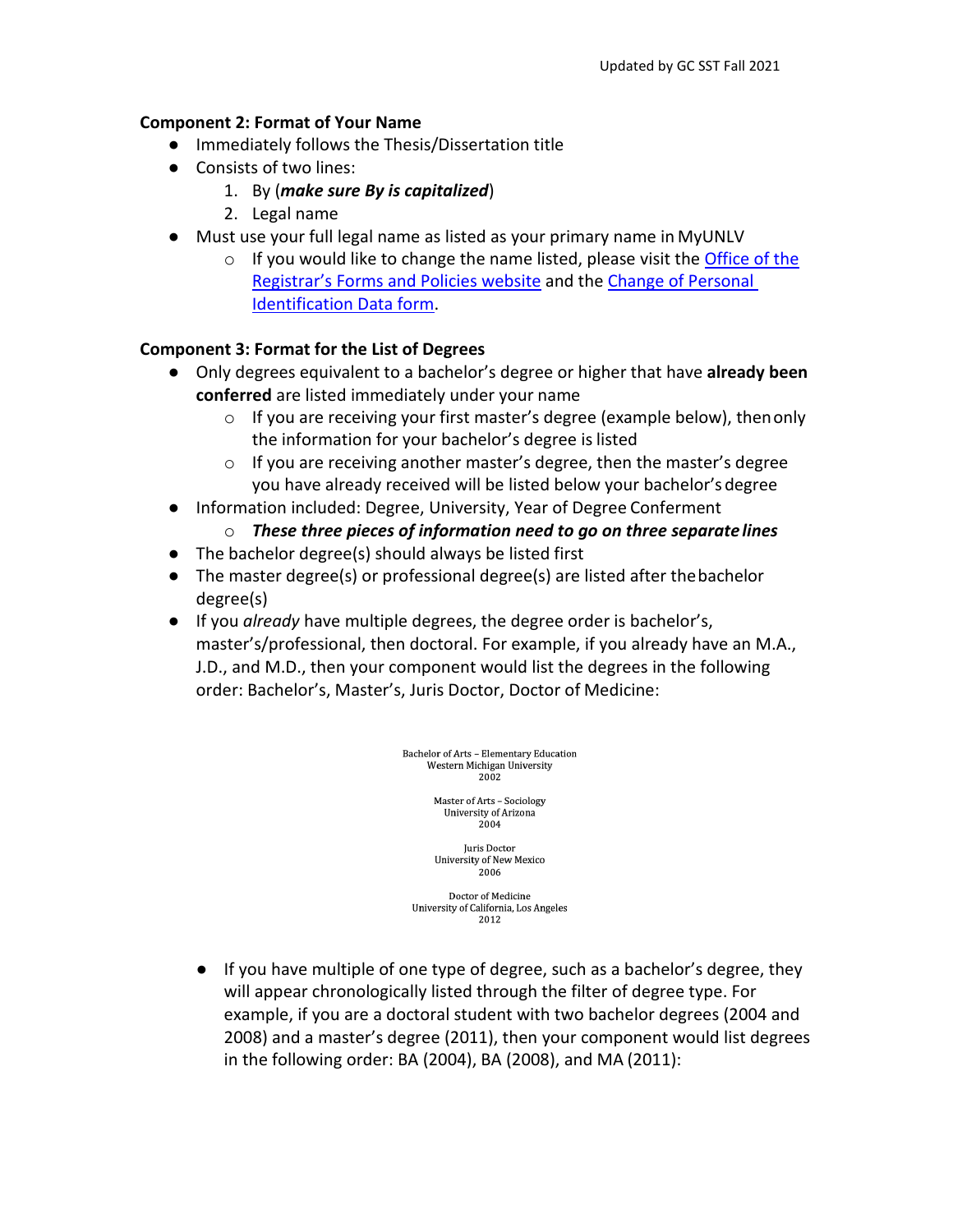Bachelor of Arts - Elementary Education Western Michigan University 2004

> **Bachelor of Arts - Sociology** University of Arizona 2008

Master of Arts - Sociology **University of New Mexico** 2011

● If you have earned two of the same type of degree from the same institution in the same year, they would be stacked in the same entry:

> Bachelor of Arts - Elementary Education Bachelor or Arts - Sociology Western Michigan University  $2012$

> > Master of Arts - Sociology University of New Mexico 2016

## **Component 4: Format for the Correct Degree Name**

● This component consists of two parts:

1. A thesis/dissertation/doctoral project submitted in partial fulfillment of the requirements for the (**this line should always be split between the words "fulfillment" and "of"**. See the below example (for more examples see pages 15-18 in this manual).

A thesis/dissertation/doctoral project submitted in partial fulfillment of the requirements for the

- 2. Correct degree name
- For the first component, thesis/dissertation/doctoral project is chosen depending on whether the degree being conferred is a doctoral ormaster's degree, respectively
	- o *Please note: only students completing a D.N.P., D.M.A., or D.P.T. havethe option to use "Doctoral Project." Students who are completing these degrees may also use dissertation. All other doctoral degrees must use "Dissertation."*
- For the second component, the degree the student is obtaining should not include the word "degree" (see **Section 2: Cover Page Help** on pages 6-14 inthis manual for the complete list of degree names. This will help you correctly determine the respective degree title for your thesis/dissertation).

## **Component 5: Format for the Correct Department Name, Correct College Name, and Graduate College**

● This component consists of three lines: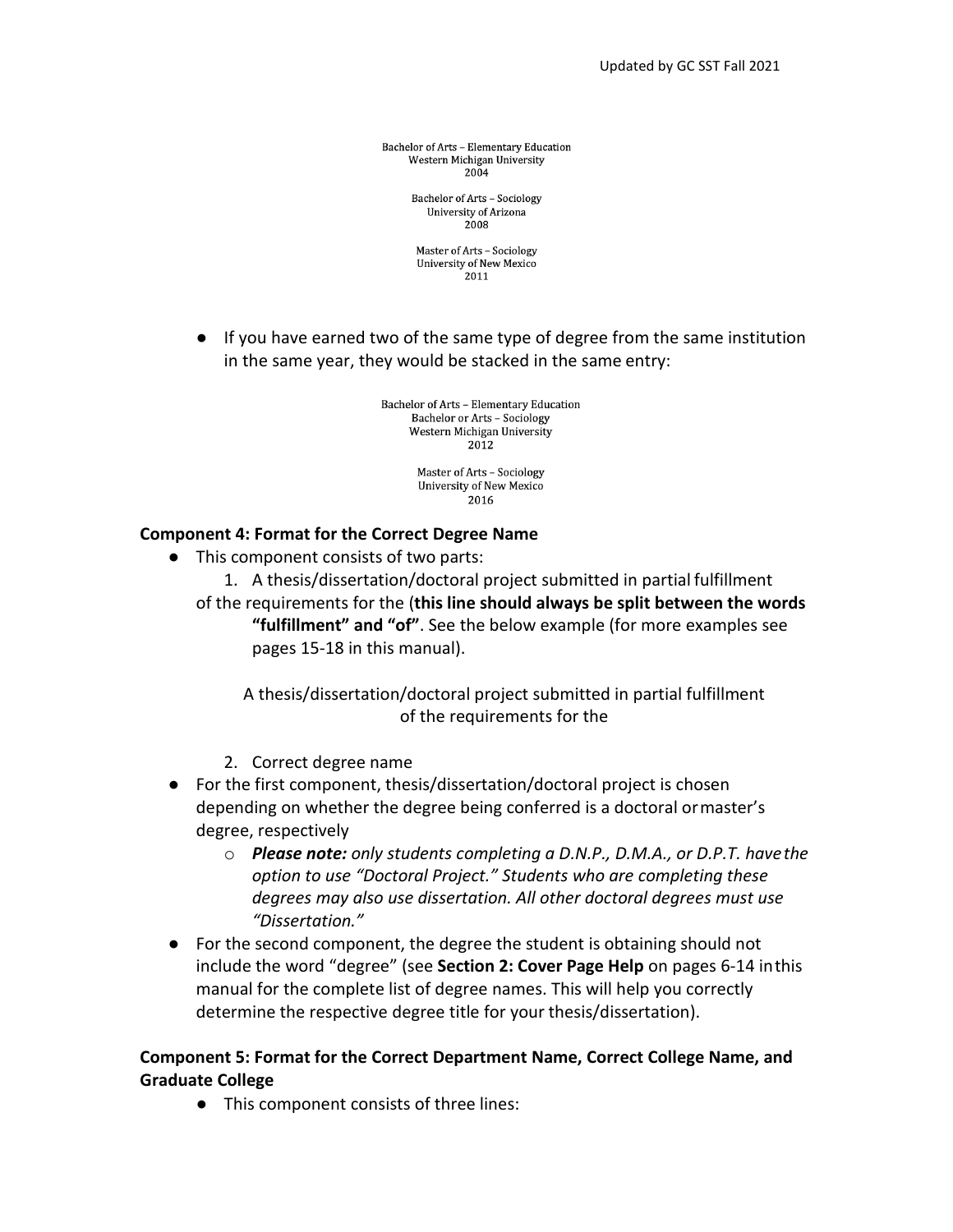- o Correct degree name
- o Correct college name
- o Graduate College
- See **Section 2: Cover Page Help (Correct Degree Titles and Academic Units)**  beginning on p. 6 of this manual, for a list of how to write out this information for your respective academic unit. Please note that depending on your department/college, you will not have three lines. Please copy and paste the information in Section 2 onto your cover page to minimize errors (be sure to change the font style and size to match the rest of yourdocument text).

## **Component 6: Formatting for listing UNLV and Graduation Date**

- This component consists of two lines:
	- 1. University of Nevada, Las Vegas
	- 2. Graduation Date
- Make sure the comma separates 'University of Nevada' and 'Las Vegas'
- The graduation date should be the moth and year of graduation (only options: December, May, or August).
	- o If graduating in the Fall semester, the date should be: December Year
	- o If graduating in the Spring semester, the date should be: May Year.
	- o If graduating in the Summer semester, the date should be: August Year.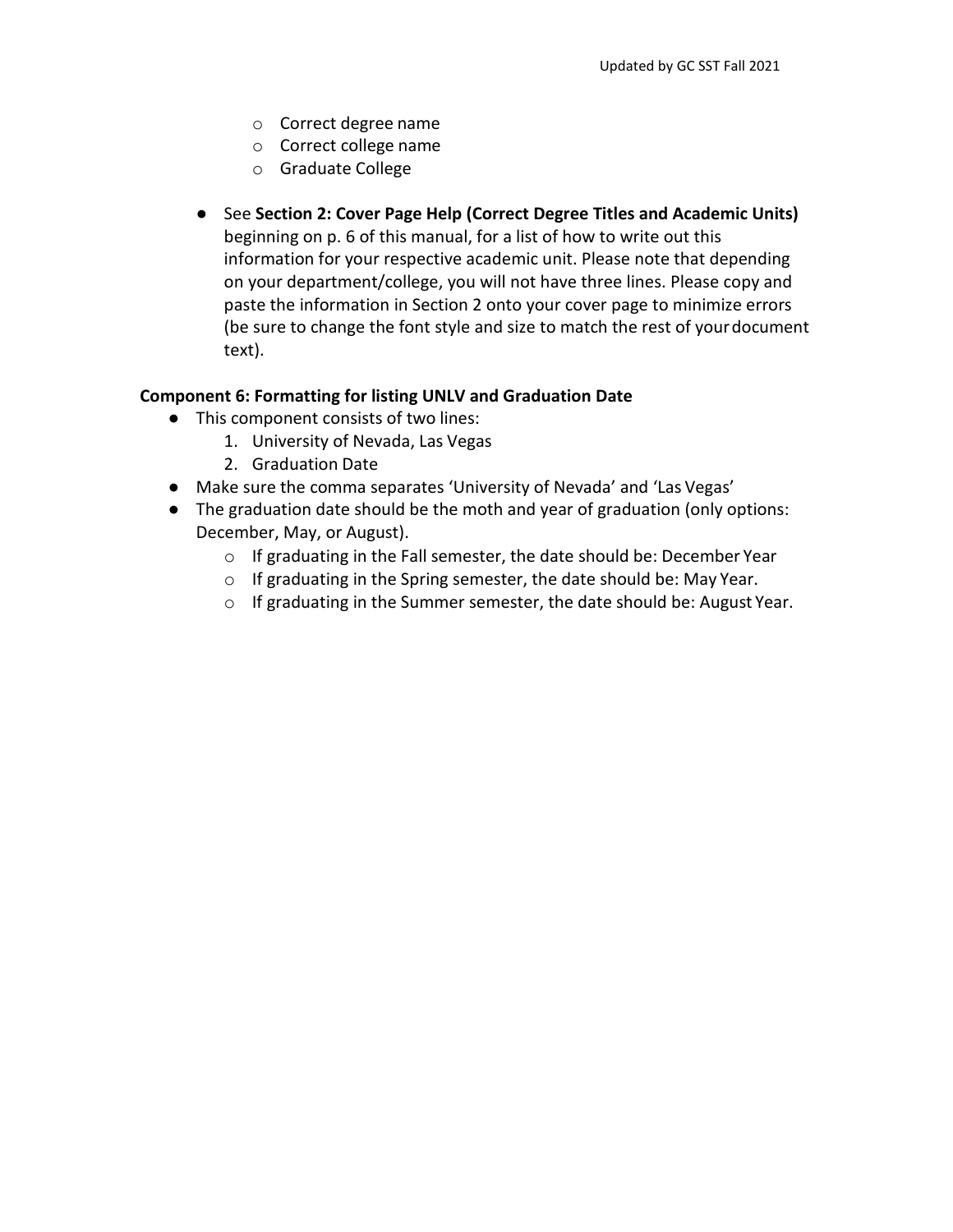## **Section 2:**

## **Correct Degree Titles and Academic Units for Degrees with Thesis or Dissertation as their culminating experience**

## **College of Education**

| <b>Component 4: Correct Degree Name:</b>                                                                              | <b>Component 5: i. Department Name</b>                                             | <b>Component 5: ii. College</b><br>Name | Component 5: iii. The<br><b>Graduate College</b> |
|-----------------------------------------------------------------------------------------------------------------------|------------------------------------------------------------------------------------|-----------------------------------------|--------------------------------------------------|
| Doctor of Education – Executive Educational<br>Leadership                                                             | Department of Educational Psychology, Leadership, & Higher<br>Education            | College of Education                    | The Graduate College                             |
| Doctor of Education – Curriculum & Instruction                                                                        | Department of Teaching & Learning                                                  | College of Education                    | The Graduate College                             |
| Doctor of Philosophy – Curriculum & Instruction                                                                       | Department of Teaching & Learning                                                  | College of Education                    | The Graduate College                             |
| Doctor of Philosophy – Educational Psychology                                                                         | Department of Educational Psychology, Leadership, & Higher<br>Education            | College of Education                    | The Graduate College                             |
| Doctor of Philosophy - Higher Education                                                                               | Department of Educational Psychology, Leadership, & Higher<br>Education            | College of Education                    | The Graduate College                             |
| Doctor of Philosophy – Learning Sciences<br>Doctor of Philosophy - Learning and Technology<br>(final date: May, 2024) | Department of Educational Psychology, Leadership, & Higher<br>Education            | College of Education                    | The Graduate College                             |
| Doctor of Philosophy – Special Education                                                                              | Department of Early Childhood, Multilingual, and Special<br>Education              | College of Education                    | The Graduate College                             |
| Doctor of Philosophy – Teacher Education                                                                              | Department of Teaching & Learning                                                  | College of Education                    | The Graduate College                             |
| Doctor of Philosophy – School Psychology                                                                              | Department of Counselor Education, School Psychology, and<br><b>Human Services</b> | College of Education                    | The Graduate College                             |

# **College of Fine Arts**

| <b>Component 4: Correct Degree Name:</b>                                                                 | <b>Component 5: i. Department Name</b> | <b>Component 5: ii. College</b><br><b>Name</b> | <b>Component 5: iii. The</b><br><b>Graduate College</b> |
|----------------------------------------------------------------------------------------------------------|----------------------------------------|------------------------------------------------|---------------------------------------------------------|
| Master of Architecture                                                                                   | School of Architecture                 | College of Fine Arts                           | The Graduate College                                    |
| Master of Arts - Theatre                                                                                 | Department of Theatre                  | College of Fine Arts                           | The Graduate College                                    |
| Master of Fine Arts - Theatre                                                                            | Department of Theatre                  | College of Fine Arts                           | The Graduate College                                    |
| Master of Fine Arts - Art                                                                                | Department of Art                      | College of Fine Arts                           | The Graduate College                                    |
| Master of Healthcare Interior Design<br>New Name: Master of Design (effective from<br>December 8th 2020) | Department of Architecture             | College of Fine Arts                           | The Graduate College                                    |
| Doctor of Musical Arts in Performance                                                                    | School of Music                        | College of Fine Arts                           | The Graduate College                                    |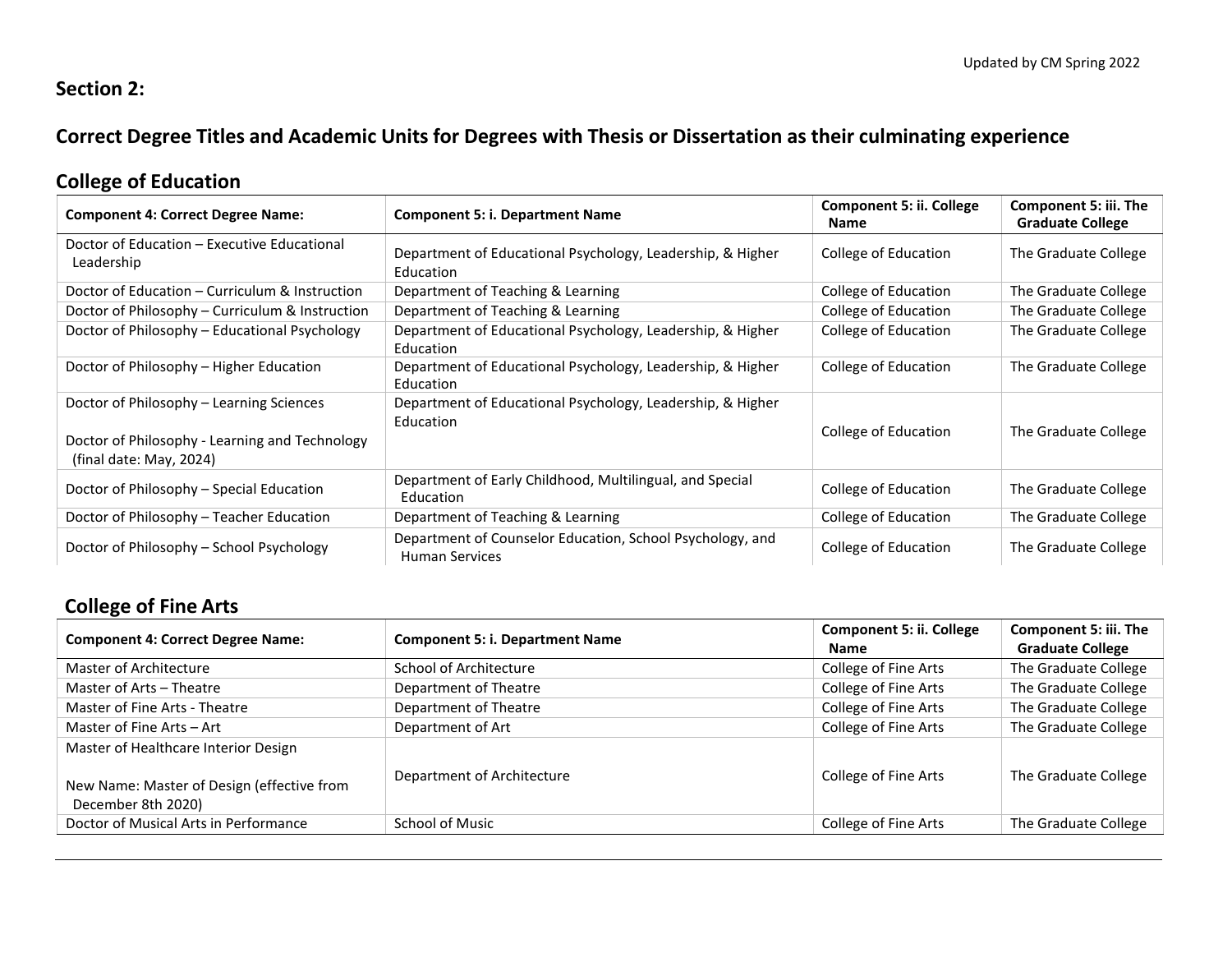| <b>College of Liberal Arts</b>                                    |                                        |                                         |                                                  |  |
|-------------------------------------------------------------------|----------------------------------------|-----------------------------------------|--------------------------------------------------|--|
| <b>Component 4: Correct Degree Name:</b>                          | <b>Component 5: i. Department Name</b> | <b>Component 5: ii. College</b><br>Name | Component 5: iii. The<br><b>Graduate College</b> |  |
| Doctor of Philosophy - Anthropology                               | Department of Anthropology             | <b>College of Liberal Arts</b>          | The Graduate College                             |  |
| Doctor of Philosophy - English                                    | Department of English                  | <b>College of Liberal Arts</b>          | The Graduate College                             |  |
| Doctor of Philosophy - History                                    | Department of History                  | <b>College of Liberal Arts</b>          | The Graduate College                             |  |
| Doctor of Philosophy - Political Science                          | Department of Political Science        | <b>College of Liberal Arts</b>          | The Graduate College                             |  |
| Doctor of Philosophy - Psychology (closed 2021-<br>22)            | Department of Psychology               | <b>College of Liberal Arts</b>          | The Graduate College                             |  |
| Doctor of Philosophy - Clinical Psychology                        | Department of Psychology               | <b>College of Liberal Arts</b>          | The Graduate College                             |  |
| Doctor of Philosophy - Psychological and Brain<br><b>Sciences</b> | Department of Psychology               | <b>College of Liberal Arts</b>          | The Graduate College                             |  |
| Doctor of Philosophy - Sociology                                  | Department of Sociology                | <b>College of Liberal Arts</b>          | The Graduate College                             |  |
| Master of Arts - Anthropology                                     | Department of Anthropology             | <b>College of Liberal Arts</b>          | The Graduate College                             |  |
| Master of Arts - English                                          | Department of English                  | <b>College of Liberal Arts</b>          | The Graduate College                             |  |
| Master of Arts - History                                          | Department of History                  | <b>College of Liberal Arts</b>          | The Graduate College                             |  |
| Master of Arts - Psychology (closed 2021-22)                      | Department of Psychology               | <b>College of Liberal Arts</b>          | The Graduate College                             |  |
| Master of Arts - Clinical Psychology                              | Department of Psychology               | <b>College of Liberal Arts</b>          | The Graduate College                             |  |
| Master of Arts - Psychological and Brain Sciences                 | Department of Psychology               | <b>College of Liberal Arts</b>          | The Graduate College                             |  |
| Master of Fine Arts - Creative Writing                            | Department of English                  | <b>College of Liberal Arts</b>          | The Graduate College                             |  |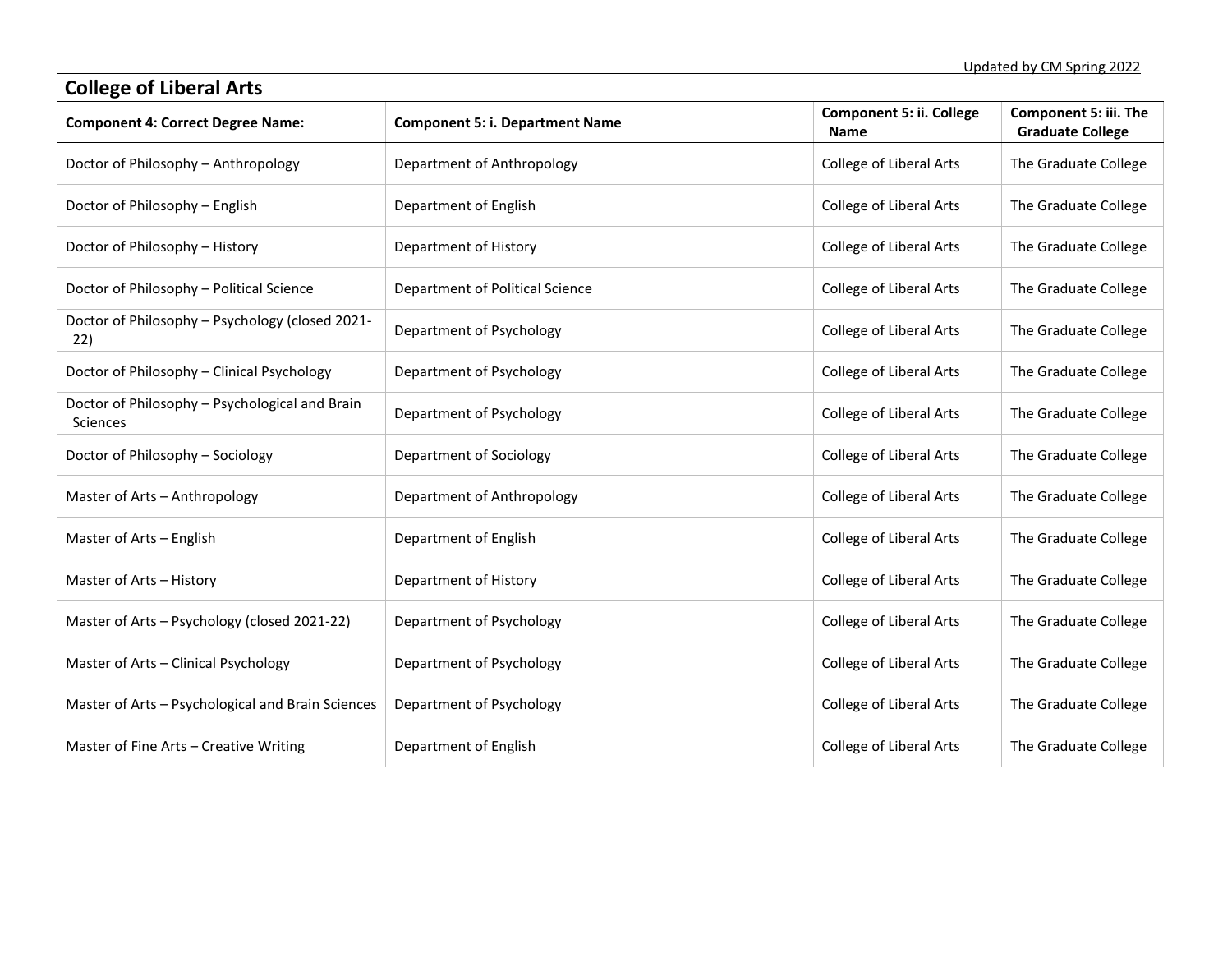# **College of Sciences**

| <b>Component 4: Correct Degree Name:</b>          | <b>Component 5: i. Department Name</b>     | <b>Component 5: ii. College</b><br><b>Name</b> | <b>Component 5: iii. The</b><br><b>Graduate College</b> |
|---------------------------------------------------|--------------------------------------------|------------------------------------------------|---------------------------------------------------------|
| Doctor of Philosophy - Astronomy                  | Department of Physics and Astronomy        | College of Sciences                            | The Graduate College                                    |
| Doctor of Philosophy - Biological Sciences        | School of Life Sciences                    | College of Sciences                            | The Graduate College                                    |
| Doctor of Philosophy - Chemistry                  | Department of Chemistry and Biochemistry   | College of Sciences                            | The Graduate College                                    |
| Doctor of Philosophy - Geoscience                 | Department of Geoscience                   | College of Sciences                            | The Graduate College                                    |
| Doctor of Philosophy - Mathematical Sciences      | <b>Department of Mathematical Sciences</b> | College of Sciences                            | The Graduate College                                    |
| Doctor of Philosophy - Physics                    | Department of Physics and Astronomy        | College of Sciences                            | The Graduate College                                    |
| Doctor of Philosophy - Radiochemistry             | Department of Chemistry and Biochemistry   | College of Sciences                            | The Graduate College                                    |
| Master of Science - Astronomy                     | Department of Physics and Astronomy        | College of Sciences                            | The Graduate College                                    |
| Master of Science - Biochemistry                  | Department of Chemistry and Biochemistry   | College of Sciences                            | The Graduate College                                    |
| Master of Science - Biological Sciences           | School of Life Sciences                    | College of Sciences                            | The Graduate College                                    |
| Master of Science - Chemistry                     | Department of Chemistry and Biochemistry   | College of Sciences                            | The Graduate College                                    |
| Master of Science - Geoscience                    | Department of Geoscience                   | College of Sciences                            | The Graduate College                                    |
| Master of Science - Mathematical Sciences         | Department of Mathematical Sciences        | College of Sciences                            | The Graduate College                                    |
| Master of Science - Physics                       | Department of Physics and Astronomy        | College of Sciences                            | The Graduate College                                    |
| Master of Science - Water Resources<br>Management | {leave blank}                              | College of Sciences                            | The Graduate College                                    |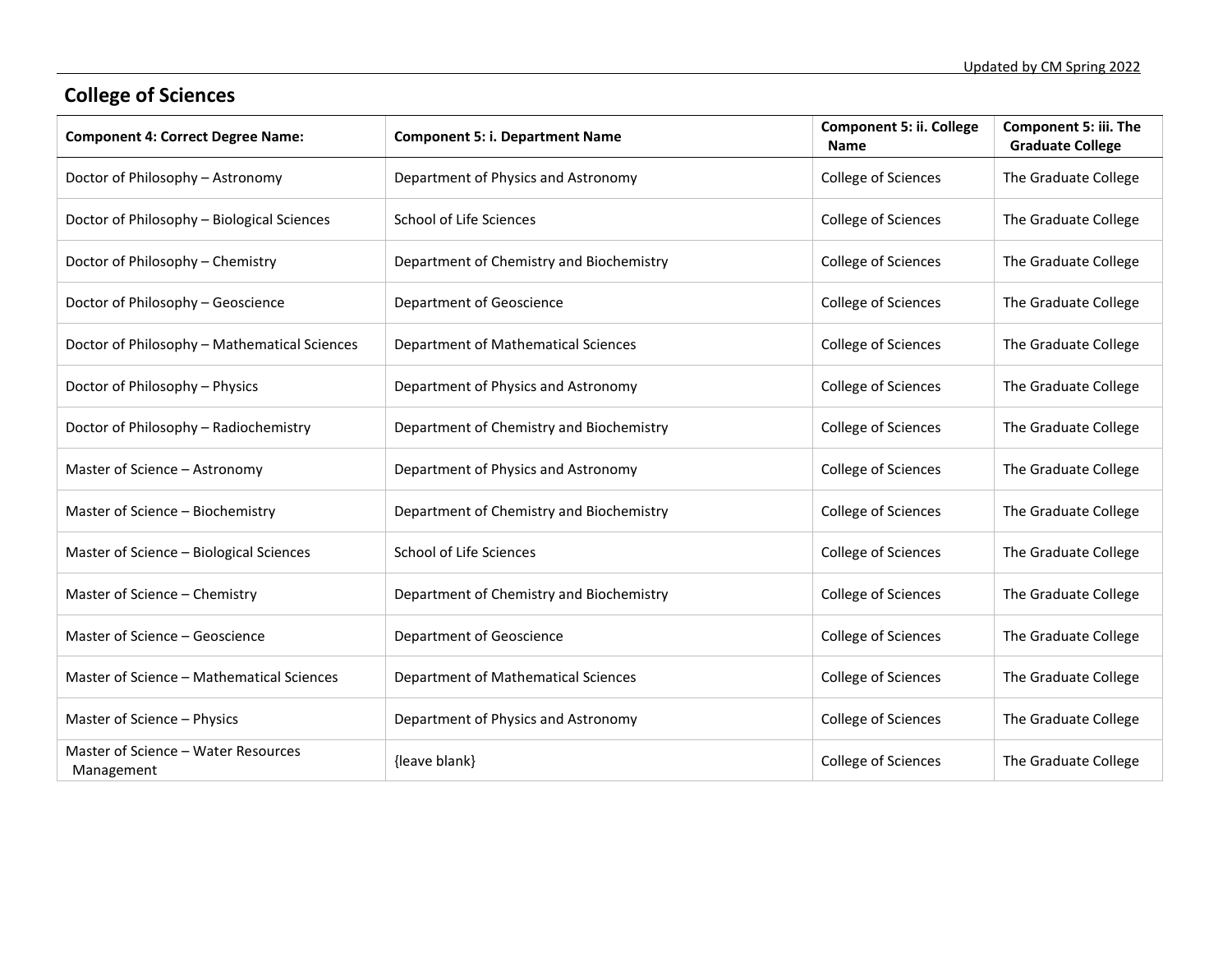## **Graduate College - Interdisciplinary Programs**

| <b>Component 4: Correct Degree Name:</b>                    | <b>Component 5: i. Department Name</b> | <b>Component 5: ii. College</b><br><b>Name</b> | <b>Component 5: iii. The</b><br><b>Graduate College</b> |
|-------------------------------------------------------------|----------------------------------------|------------------------------------------------|---------------------------------------------------------|
| Master of Science - Biomedical Engineering                  | {leave blank}                          | {leave blank}                                  | The Graduate College                                    |
| Doctor of Philosophy - Interdisciplinary Health<br>Sciences | {leave blank}                          | {leave blank}                                  | The Graduate College                                    |
| Doctor of Philosophy - Neuroscience                         | {leave blank}                          | {leave blank}                                  | The Graduate College                                    |

# **Greenspun College of Urban**

## **Affairs**

| <b>Component 4: Correct Degree Name:</b>                                      | <b>Component 5: i. Department Name</b>                | <b>Component 5: ii. College</b><br><b>Name</b> | Component 5: iii. The<br><b>Graduate College</b> |
|-------------------------------------------------------------------------------|-------------------------------------------------------|------------------------------------------------|--------------------------------------------------|
| Doctor of Philosophy – Criminology and Criminal<br>Justice                    | Department of Criminal Justice                        | Greenspun College of<br>Urban Affairs          | The Graduate College                             |
| Doctor of Philosophy – Public Affairs                                         | School of Public Policy and Leadership                | Greenspun College of<br>Urban Affairs          | The Graduate College                             |
| Doctor of Philosophy - Workforce Development<br>and Organizational Leadership | School of Public Policy and Leadership                | Greenspun College of<br>Urban Affairs          | The Graduate College                             |
| Master of Arts - Communication Studies                                        | Department of Communication Studies                   | Greenspun College of<br>Urban Affairs          | The Graduate College                             |
| Master of Arts - Criminal Justice                                             | Department of Criminal Justice                        | Greenspun College of<br>Urban Affairs          | The Graduate College                             |
| Master of Arts - Journalism & Media Studies                                   | Hank Greenspun School of Journalism and Media Studies | Greenspun College of<br>Urban Affairs          | The Graduate College                             |
| Master of Social Work                                                         | <b>School of Social Work</b>                          | Greenspun College of<br>Urban Affairs          | The Graduate College                             |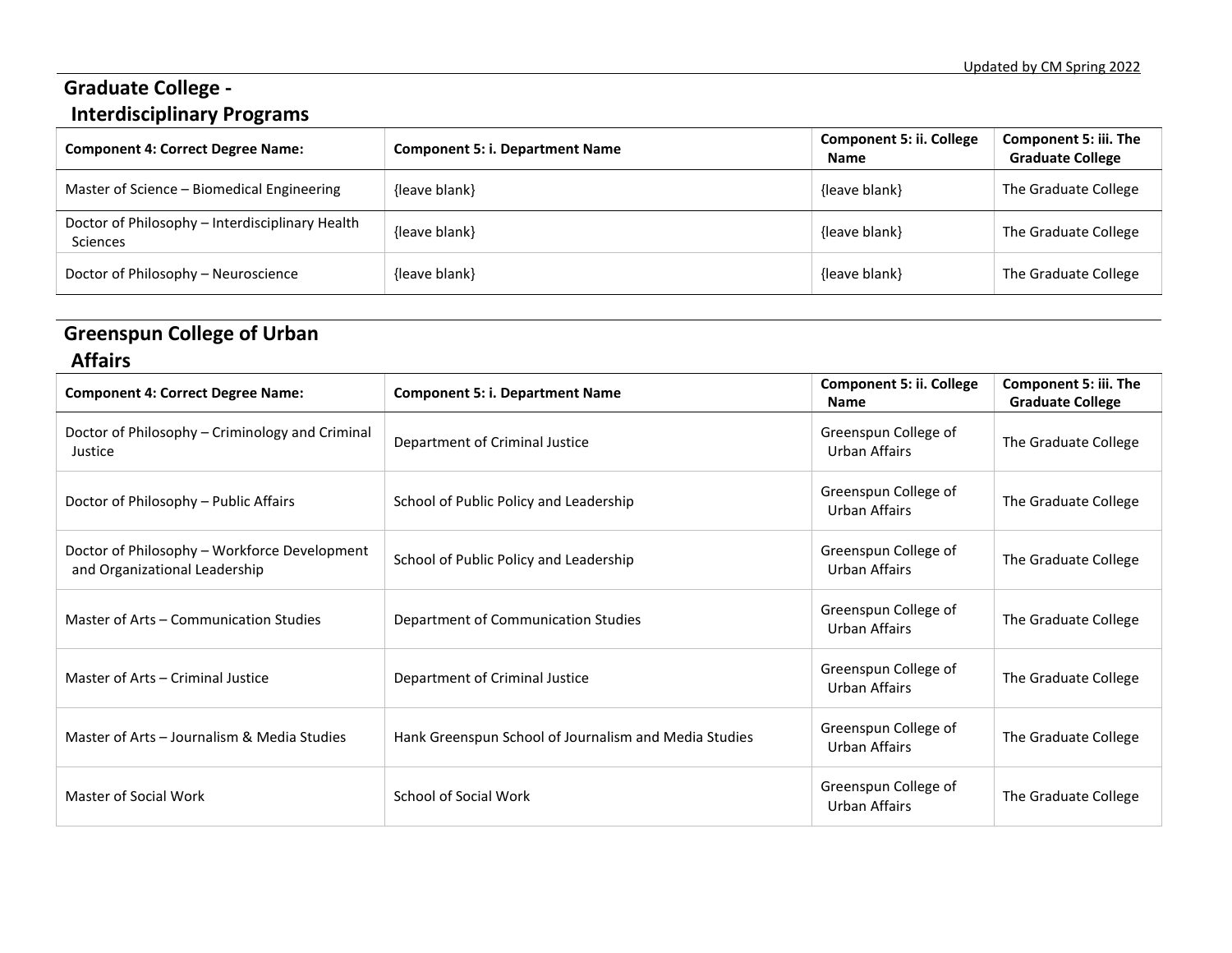# **Howard R. Hughes College of**

## **Engineering**

| <b>Component 4: Correct Degree Name:</b>                                                                       | <b>Component 5: i. Department Name</b>                                | <b>Component 5: ii. College</b><br><b>Name</b>    | Component 5: iii. The<br><b>Graduate College</b> |
|----------------------------------------------------------------------------------------------------------------|-----------------------------------------------------------------------|---------------------------------------------------|--------------------------------------------------|
| Doctor of Philosophy - Civil & Environmental<br>Engineering                                                    | Department of Civil and Environmental Engineering and<br>Construction | Howard R. Hughes<br>College of Engineering        | The Graduate College                             |
| Doctor of Philosophy - Computer Science                                                                        | Department of Computer Science                                        | Howard R. Hughes<br>College of Engineering        | The Graduate College                             |
| Doctor of Philosophy - Electrical Engineering                                                                  | Department of Electrical and Computer Engineering                     | Howard R. Hughes<br>College of Engineering        | The Graduate College                             |
| Doctor of Philosophy - Mechanical Engineering                                                                  | Department of Mechanical Engineering                                  | Howard R. Hughes<br>College of Engineering        | The Graduate College                             |
| Master of Science - Construction Management                                                                    | Department of Civil and Environmental Engineering and<br>Construction | Howard R. Hughes<br><b>College of Engineering</b> | The Graduate College                             |
| New Name: Master of Science – Construction and<br>Infrastructure Management (from 2022-2023<br>catalog onward) |                                                                       |                                                   |                                                  |
| Master of Science – Materials and Nuclear<br>Engineering                                                       | Department of Mechanical Engineering                                  | Howard R. Hughes<br><b>College of Engineering</b> | The Graduate College                             |
| Master of Science in Aerospace Engineering                                                                     | Department of Mechanical Engineering                                  | Howard R. Hughes<br>College of Engineering        | The Graduate College                             |
| Master of Science in Computer Science                                                                          | Department of Computer Science                                        | Howard R. Hughes<br><b>College of Engineering</b> | The Graduate College                             |
| Master of Science in Engineering - Electrical<br>Engineering                                                   | Department of Electrical and Computer Engineering                     | Howard R. Hughes<br>College of Engineering        | The Graduate College                             |
| Master of Science in Engineering - Mechanical<br>Engineering                                                   | Department of Mechanical Engineering                                  | Howard R. Hughes<br><b>College of Engineering</b> | The Graduate College                             |
| Master of Science in Engineering - Civil &<br>Environmental<br>Engineering                                     | Department of Civil and Environmental Engineering and<br>Construction | Howard R. Hughes<br>College of Engineering        | The Graduate College                             |
| Master of Science in Transportation                                                                            | Department of Electrical and Computer Engineering                     | Howard R. Hughes<br>College of Engineering        | The Graduate College                             |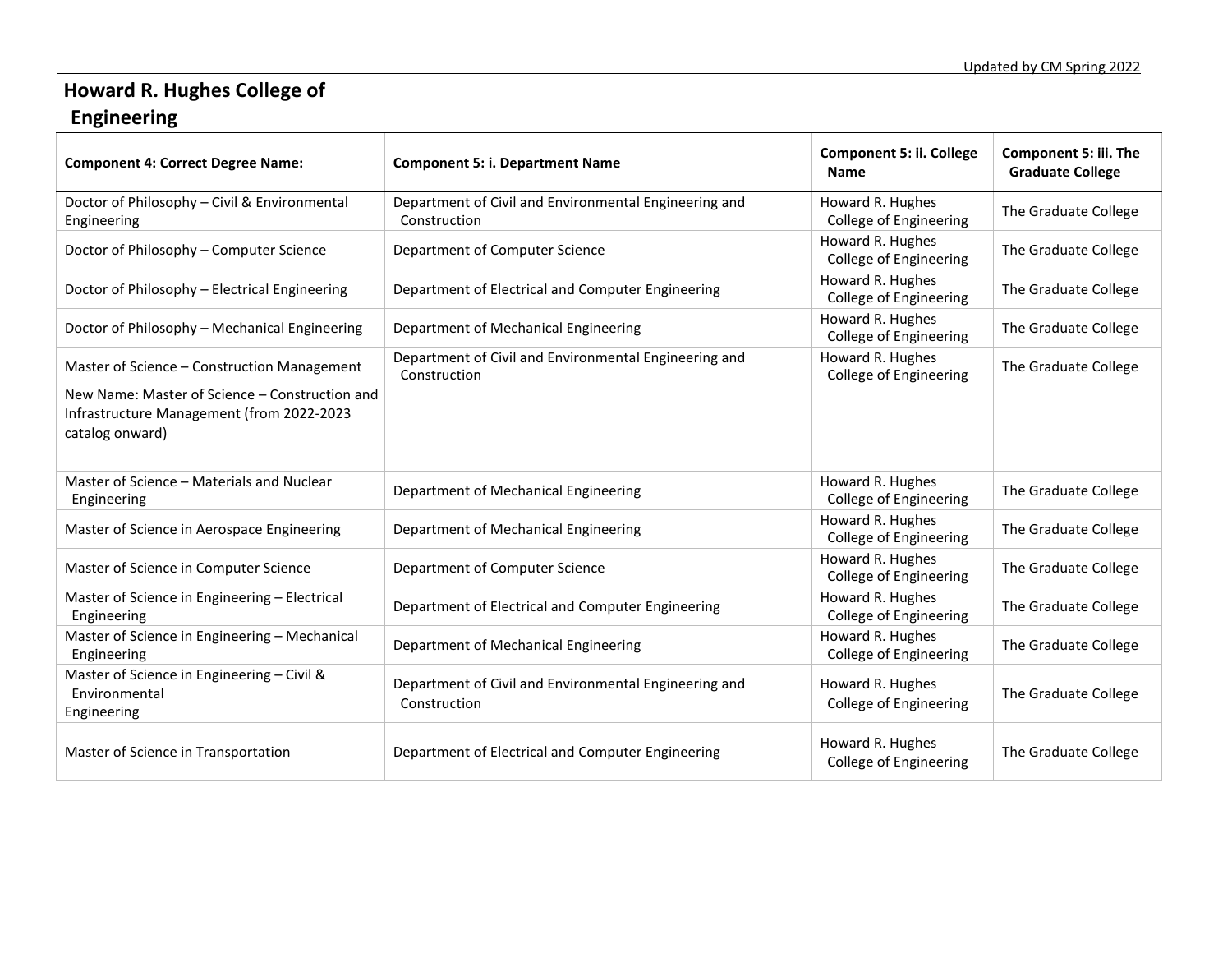## **Lee Business School**

| <b>Component 4: Correct Degree Name:</b>              | <b>Component 5: i. Department Name</b>                    | <b>Component 5: ii. College</b><br><b>Name</b> | <b>Component 5: iii. The</b><br><b>Graduate College</b> |
|-------------------------------------------------------|-----------------------------------------------------------|------------------------------------------------|---------------------------------------------------------|
| Master of Arts – Economics                            | Department of Economics                                   | Lee Business School                            | The Graduate College                                    |
| Master of Science - Management Information<br>Systems | Department of Management Entrepreneurship, and Technology | Lee Business School                            | The Graduate College                                    |

# **School of Integrated Health**

| <b>Component 4: Correct Degree Name:</b>                   | <b>Component 5: i. Department Name</b>               | <b>Component 5: ii. College</b><br><b>Name</b> | Component 5: iii. The<br><b>Graduate College</b> |
|------------------------------------------------------------|------------------------------------------------------|------------------------------------------------|--------------------------------------------------|
| Master of Science – Exercise Physiology                    | Department of Kinesiology and Nutrition Sciences     | School of Integrated<br><b>Health Science</b>  | The Graduate College                             |
| Master of Science - Health Physics                         | Department of Health Physics and Diagnostic Sciences | School of Integrated<br><b>Health Science</b>  | The Graduate College                             |
| Master of Science - Kinesiology                            | Department of Kinesiology and Nutrition Sciences     | School of Integrated<br><b>Health Science</b>  | The Graduate College                             |
| Master of Science – Nutrition Sciences                     | Department of Kinesiology and Nutrition Sciences     | School of Integrated<br><b>Health Science</b>  | The Graduate College                             |
| Doctor of Philosophy - Kinesiology (eliminated in<br>2019) | Department of Kinesiology and Nutrition Sciences     | School of Integrated<br><b>Health Science</b>  | The Graduate College                             |
| Doctor of Physical Therapy                                 | Department of Physical Therapy                       | School of Integrated<br><b>Health Science</b>  | The Graduate College                             |
| Post-Professional Occupational Therapy<br>Doctorate        | Department of Brain Health                           | School of Integrated<br><b>Health Science</b>  | The Graduate College                             |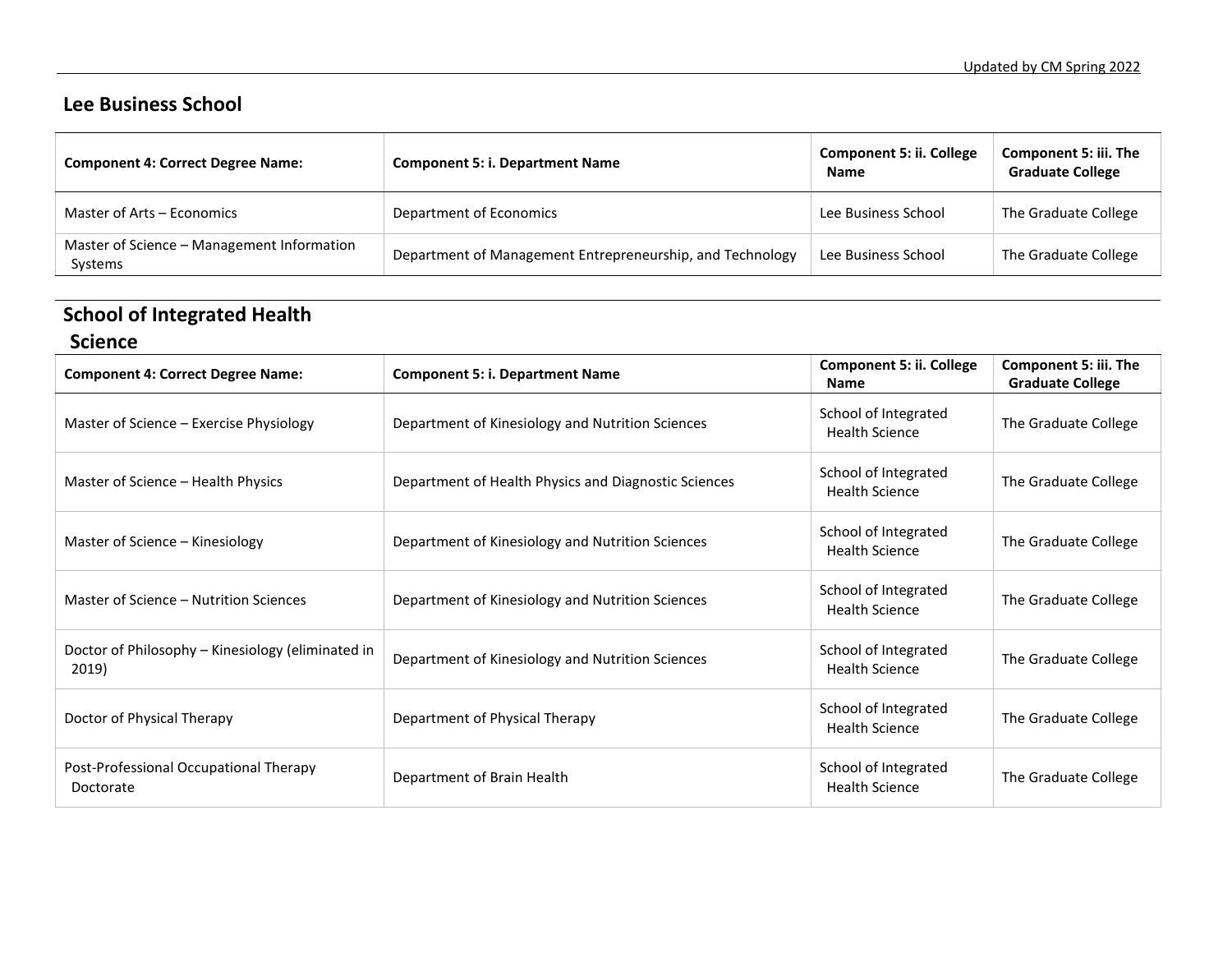#### **School of Dental Medicine Component 4: Correct Degree Name: Component 5: i. Department Name Component 5: ii. College Name Component 5: iii. The Graduate College** Doctor of Philosophy – Oral Biology (leave blank) and the state of Philosophy – Oral Biology (leave blank) school of Dental The Graduate College Master of Science – Oral Biology (leave blank) { (leave blank} School of Dental The Graduate College

| <b>School of Nursing</b>                 |                                        |                                                |                                                         |
|------------------------------------------|----------------------------------------|------------------------------------------------|---------------------------------------------------------|
| <b>Component 4: Correct Degree Name:</b> | <b>Component 5: i. Department Name</b> | <b>Component 5: ii. College</b><br><b>Name</b> | <b>Component 5: iii. The</b><br><b>Graduate College</b> |
| Doctor of Philosophy – Nursing           | {leave blank}                          | School of Nursing                              | The Graduate College                                    |
| Doctor of Nursing Practice               | {leave blank}                          | School of Nursing                              | The Graduate College                                    |

| <b>School of Public Health</b>           |                                                     |                                  |                                                  |
|------------------------------------------|-----------------------------------------------------|----------------------------------|--------------------------------------------------|
| <b>Component 4: Correct Degree Name:</b> | <b>Component 5: i. Department Name</b>              | Component 5: ii. College<br>Name | Component 5: iii. The<br><b>Graduate College</b> |
| Doctor of Philosophy – Public Health     | Department of Environmental and Occupational Health | School of Public Health          | The Graduate College                             |
| Doctor of Philosophy – Public Health     | Department of Health Care Administration and Policy | School of Public Health          | The Graduate College                             |
| Doctor of Philosophy - Public Health     | Department of Epidemiology and Biostatistics        | School of Public Health          | The Graduate College                             |
| Master of Healthcare Administration      | Department of Health Care Administration and Policy | School of Public Health          | The Graduate College                             |
| Master of Public Health                  | Department of Environmental and Occupational Health | School of Public Health          | The Graduate College                             |
| Master of Public Health                  | Department of Health Care Administration and Policy | School of Public Health          | The Graduate College                             |
| Master of Public Health                  | Department of Epidemiology and Biostatistics        | School of Public Health          | The Graduate College                             |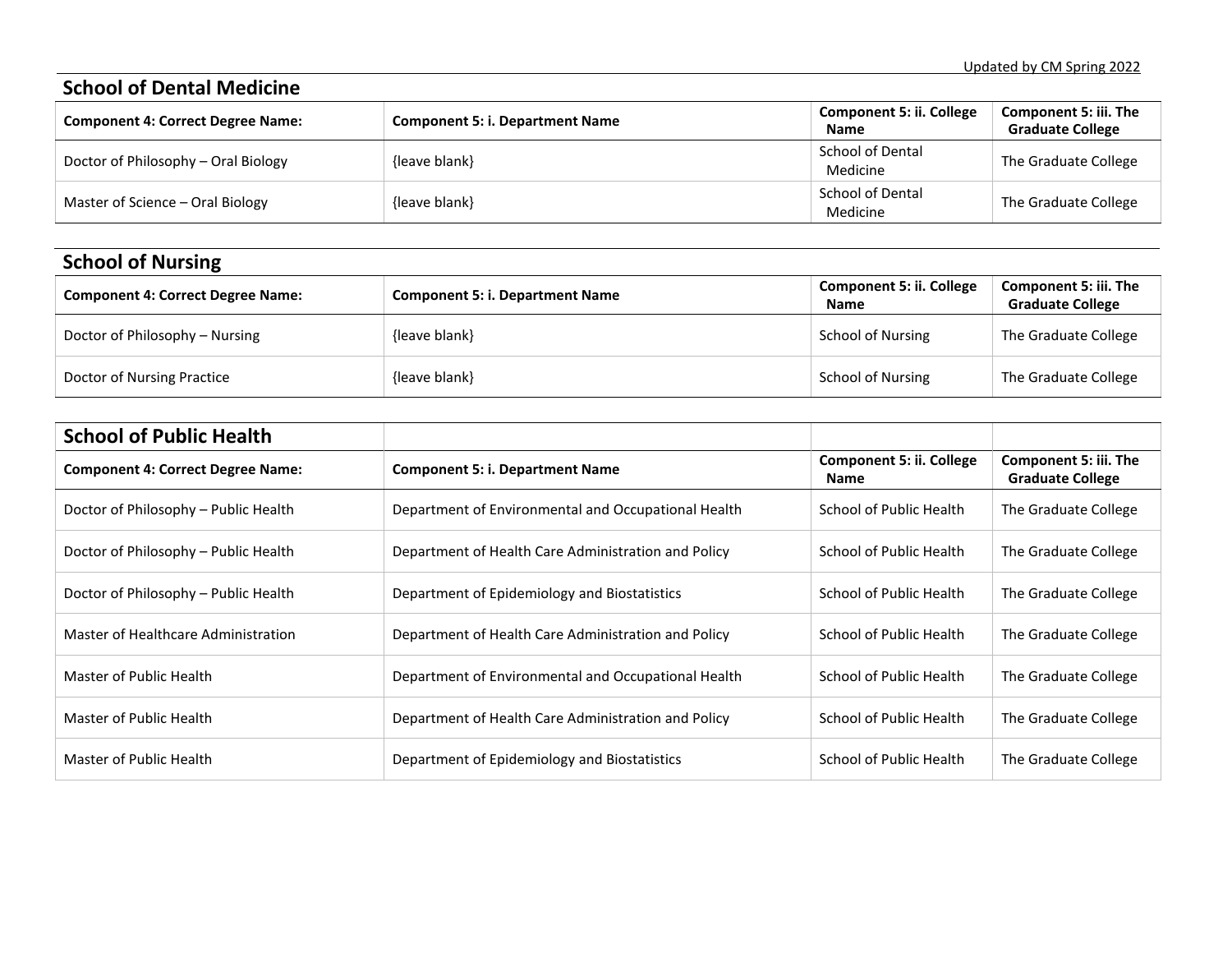| <b>School of Medicine</b>                     |                                                |                                         |                                                  |  |
|-----------------------------------------------|------------------------------------------------|-----------------------------------------|--------------------------------------------------|--|
| <b>Component 4: Correct Degree Name:</b>      | <b>Component 5: i. Department Name</b>         | <b>Component 5: ii. College</b><br>Name | Component 5: iii. The<br><b>Graduate College</b> |  |
| Master of Science – Couple and Family Therapy | Department of Psychiatry and Behavioral Health | School of Medicine                      | The Graduate College                             |  |

## **William F. Harrah College of Hospitality**

| <b>Component 4: Correct Degree Name:</b>             | <b>Component 5: i. Department Name</b> | <b>Component 5: ii. College</b><br><b>Name</b> | Component 5: iii. The<br><b>Graduate College</b> |
|------------------------------------------------------|----------------------------------------|------------------------------------------------|--------------------------------------------------|
| Doctor of Philosophy - Hospitality<br>Administration | {leave blank}                          | William F. Harrah College<br>of Hospitality    | The Graduate College                             |
| Master of Science - Hotel Administration             | {leave blank}                          | William F. Harrah College<br>of Hospitality    | The Graduate College                             |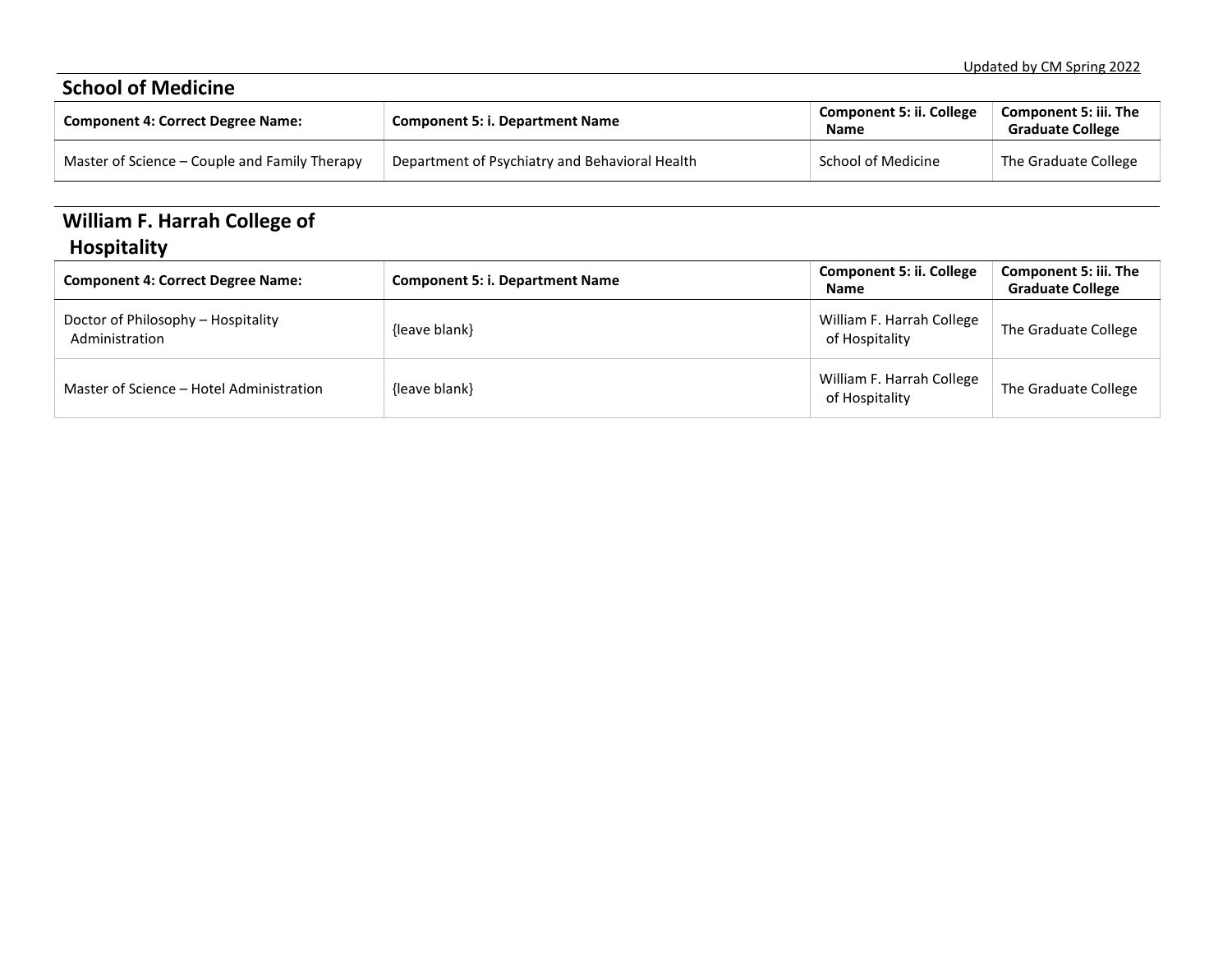## **A: SAMPLE COVER PAGE FOR MASTER'S THESIS**

## POVERTY AND HEALTH DISPARITIES: ANALYZING THE SOCIAL EFFECTS OF FOOD DESERTS

#### IN AMERICAN URBAN CENTERS

By

Oscar B. Maxwell

Bachelor of Arts – Elementary Education Western Michigan University 2017

A thesis submitted in partial fulfillment of the requirements for the

Master of Arts – Sociology

Department of Sociology College of Liberal Arts Graduate College

University of Nevada, Las Vegas August 2021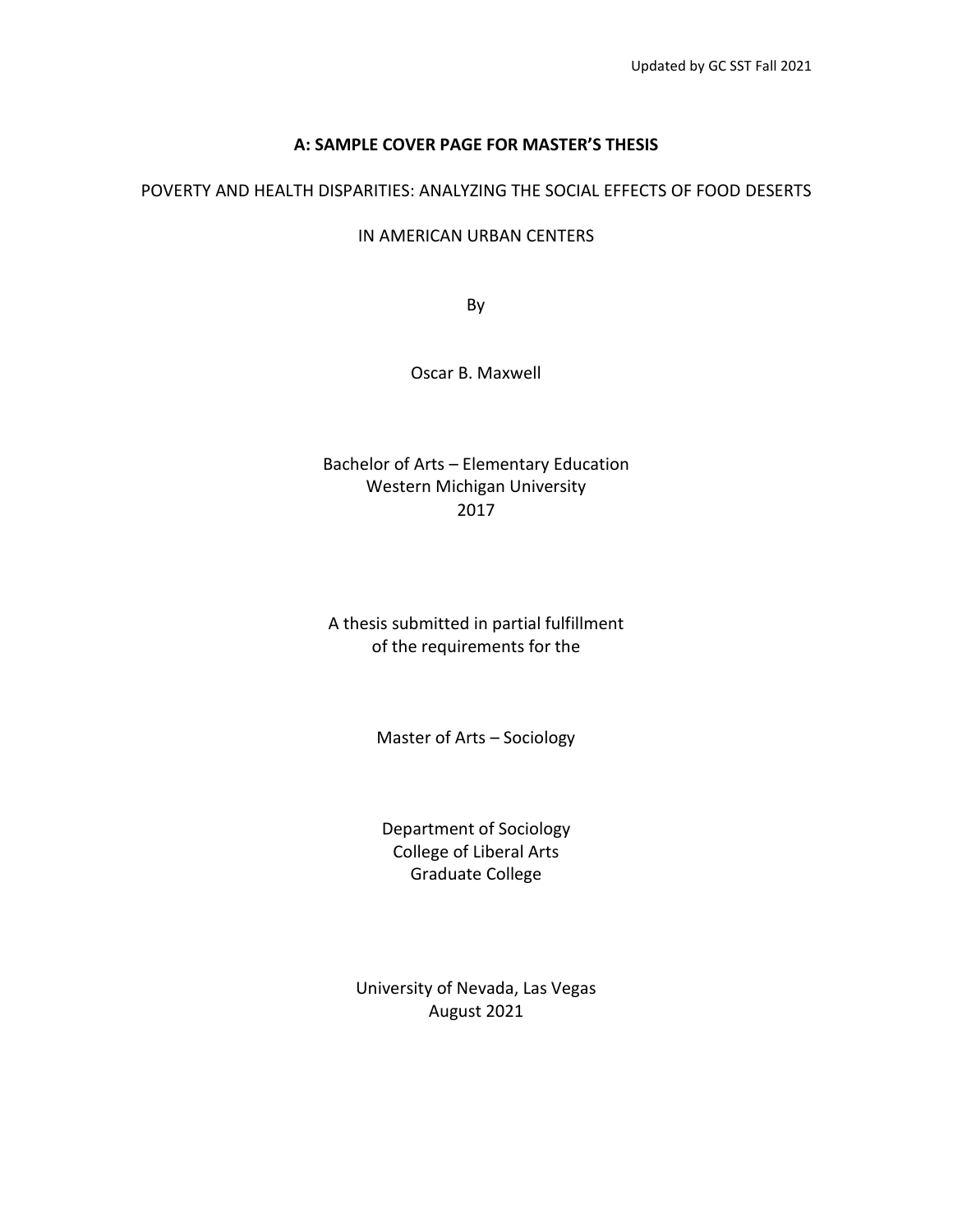#### **B: SAMPLE COVER PAGE FOR DOCTORAL DISSERTATION**

#### BUY, EAT, AND REPEAT: ANALYZING THE SOCIAL EFFECTS OF MARKETING FOOD TO

#### CHILDREN IN THE UNITED STATES

By

#### Lidia M. Matthews

## Bachelor of Arts – Elementary Education Western Michigan University 2014

## Master of Arts – Sociology University of New Mexico 2017

## A dissertation submitted in partial fulfillment of the requirements for the

Doctor of Philosophy – Sociology

Department of Sociology College of Liberal Arts Graduate College

University of Nevada, Las Vegas August 2021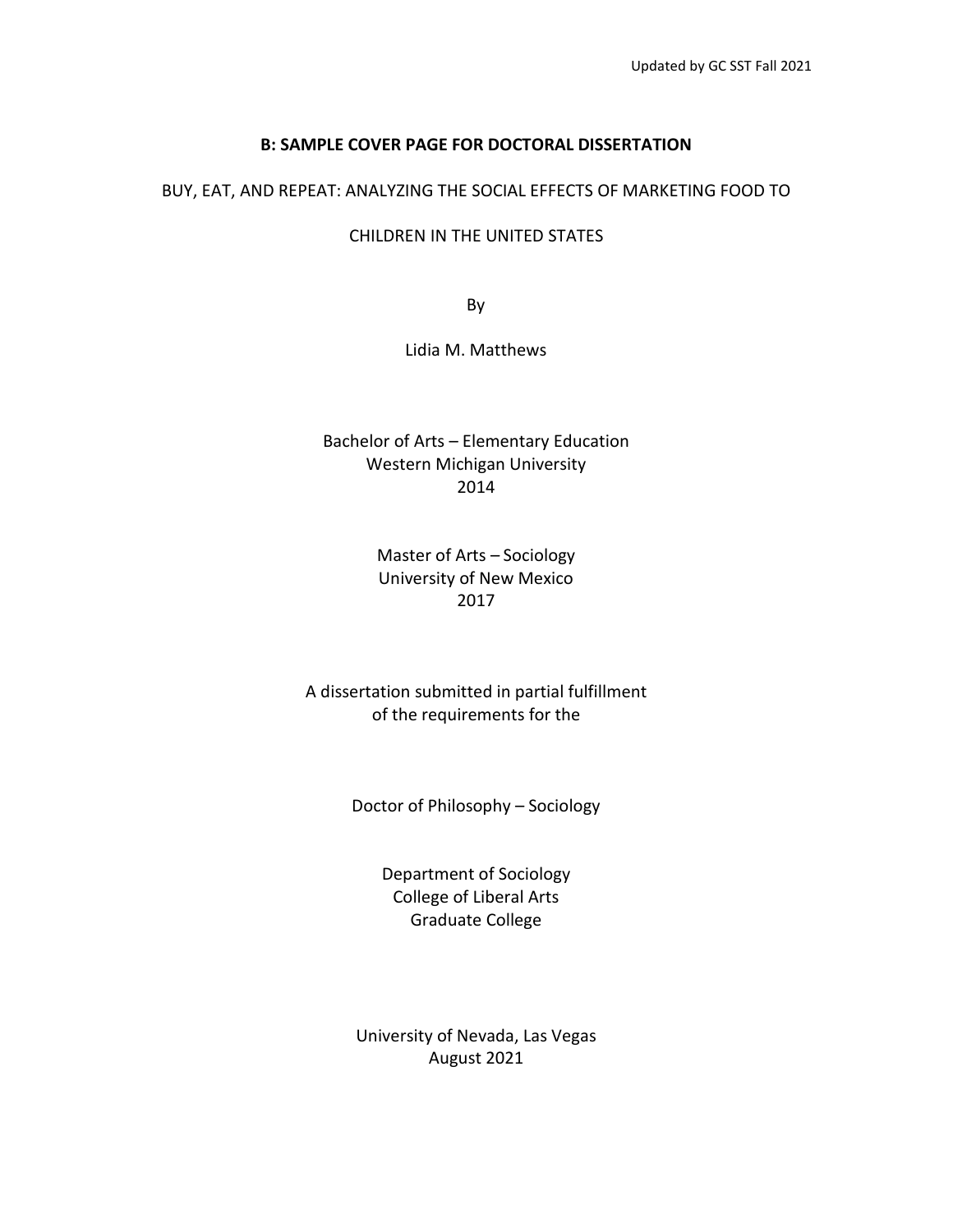## **C: SAMPLE COVER PAGE FOR SINGLE AUTHOR DOCTORAL PROJECT**

## UNDERSTANDING THE EMOTIONS IN PATIENT-CENTERED TREATMENT: RETHINKING

## PLANS FOR THOSE WITH LONG TERM ILLNESSES

By

Winston M. Miller

Bachelor of Arts – Elementary Education Western Michigan University 2014

> Master of Arts – Sociology University of New Mexico 2017

A doctoral project submitted in partial fulfillment of the requirements for the

Doctor of Nursing Practice

School of Nursing Graduate College

University of Nevada, Las Vegas August 2021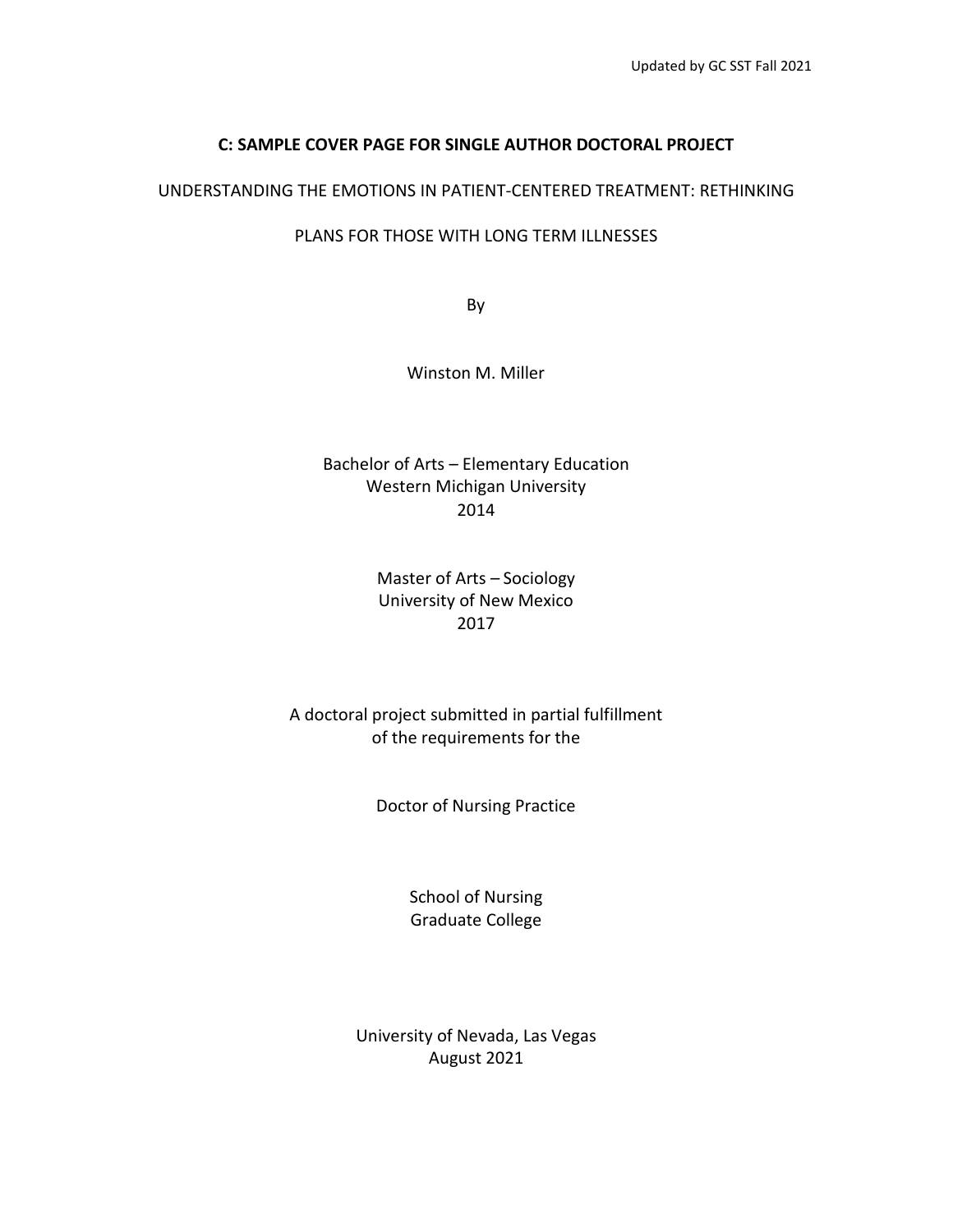## **D: SAMPLE COVER PAGE FOR MUTIPLE AUTHOR DOCTORAL PROJECT**

## PRACTICAL TREATMENTS FOR WORKPLACE INJURIES: REDUCING HEALING TIMES FOR

#### INJURIES THAT TAKE PLACE WHILE EMPLOYEES ARE ON THE CLOCK

By

Jerry F. Tan

Michelle L. Thomason

Monique S. Jackson

William P. Hernandez

A doctoral project submitted in partial fulfillment of the requirements for the

Doctor of Physical Therapy

Department of Physical Therapy School of Integrated Health Sciences Graduate College

University of Nevada, Las Vegas August 2021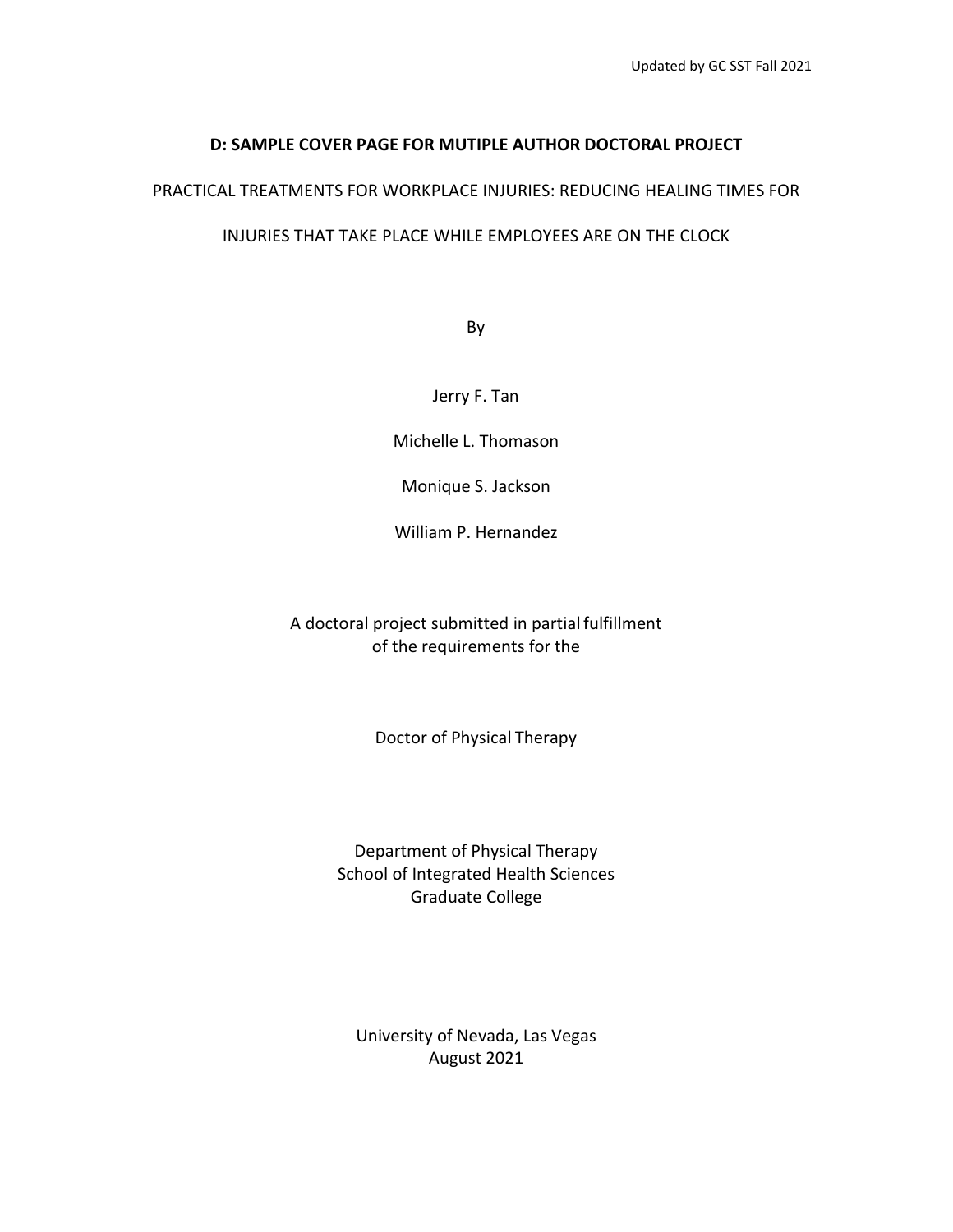## **Section 4: Cover Page Essentials Overview**

- Title
	- o All CAPS
	- o Double-spaced
	- o Centered on the page
	- $\circ$  If more than one line, it is an inverted triangle (example p.2)
- $\bullet$  "By"
	- o This must be capitalized
	- o Centered on the page
	- $\circ$  Separated from other sections by at least 3 single-spaced line breaks
- Name(s)
	- o Must be your legal name as seen on your MyUNLV
	- o Centered on the page
	- o Separated from other sections by at least 3 single-spaced line breaks
	- o If more than one author, names should have a single-spaced line break separating them
- The phrase 'A doctoral project submitted in partial fulfillment' should be onone line and the second line should read 'of the requirements forthe'
	- $\circ$  This section must always be separated between 'fulfillment' and 'of'
	- o Centered on the page
	- o Separated from other sections by at least 3 single-spaced line breaks
- Degree Title
	- o See pages 6-14 of this manual for correct Degree Title and formatting
	- o Centered on the page
	- o Separated from other sections by at least 3 single-spaced line breaks
- Department, School, The Graduate College
	- o See pages 6-14 of this manual for correct Degree Title and formatting
	- o Centered on the page
	- o Separated from other sections by at least 3 single-spaced line breaks
- University of Nevada, Las Vegas and the Month/Year of degree conferral
	- o There must be a comma after 'Nevada' followed by 'Las Vegas'
	- o Single-spaced and centered on the page
	- o The month should match the following
		- Fall Graduation: December
		- Spring Graduation: May
		- Summer Graduation: August